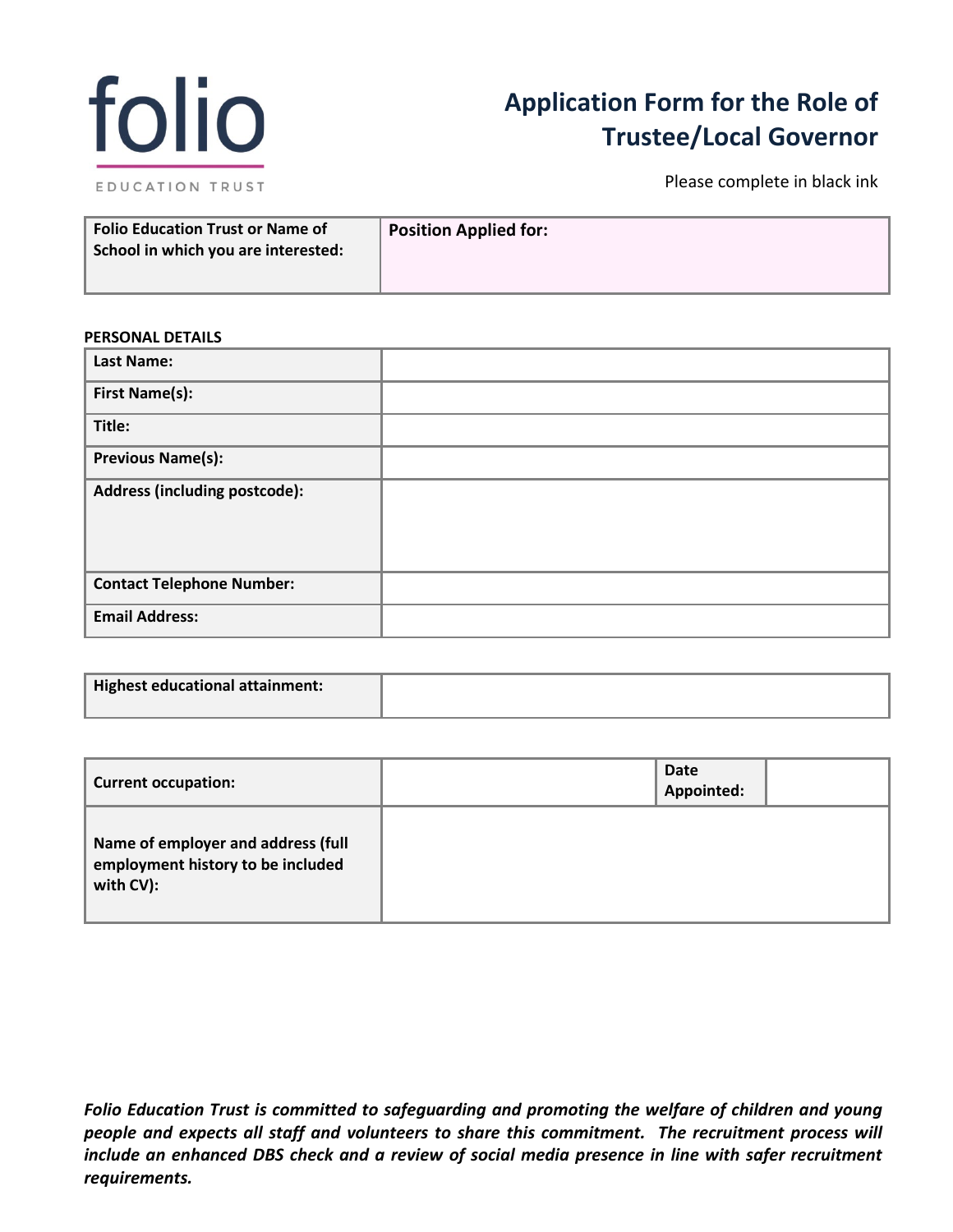| Please indicate (X) whether you can<br>offer any skills or experience in the<br>areas opposite. We welcome a<br>breadth of backgrounds and<br>experience. | Analytical/Organisational<br><b>Finance/Accounting</b><br>HR/Personnel<br><b>Legal/Data Protection</b><br><b>Premises/Health and Safety</b><br><b>ICT/Data Analytics</b><br><b>Experience in an educational setting</b><br>Any other relevant skills you could offer: |
|-----------------------------------------------------------------------------------------------------------------------------------------------------------|-----------------------------------------------------------------------------------------------------------------------------------------------------------------------------------------------------------------------------------------------------------------------|
| What prompted you to consider being<br>a Trustee/Local Governor and what do<br>you believe you could contribute to<br>the work of the Trust?              |                                                                                                                                                                                                                                                                       |
| Do you have any children in a Folio<br>Education Trust school - please give<br>name of school, name of child/ren and<br>year of child/ren:                |                                                                                                                                                                                                                                                                       |
| Please confirm you have the flexibility<br>and willingness to meet during school<br>hours if required:                                                    |                                                                                                                                                                                                                                                                       |
| Please mention any adaptations or<br>arrangements you may require to<br>undertake the duties of Trustee/Local<br>Governor:                                |                                                                                                                                                                                                                                                                       |

## **SUPPORTING DOCUMENTATION**

**In support of your application, you are requested to include your CV giving a complete employment history, and outlining your experience and suitability with reference to the Candidate Pack.**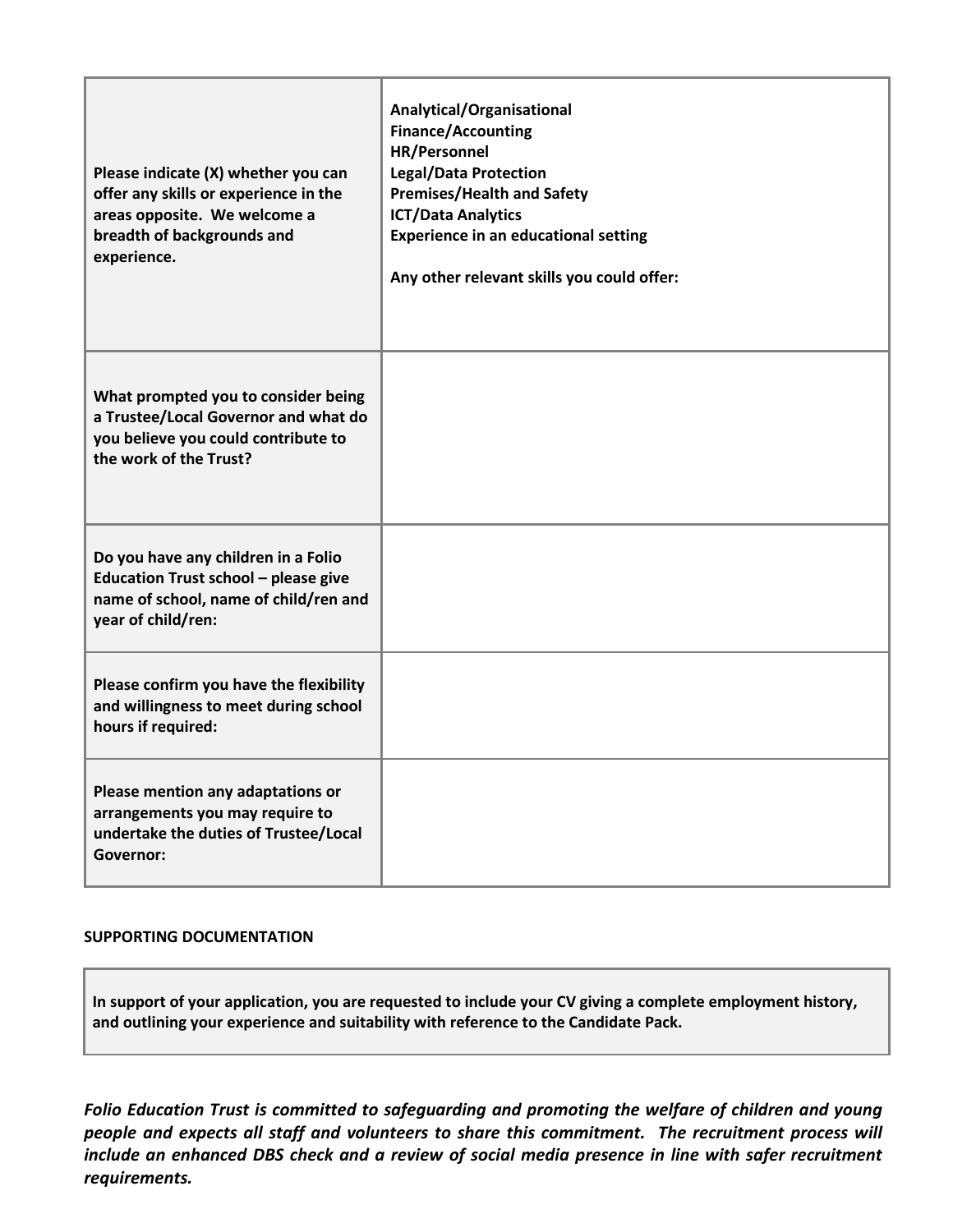## **REFERENCES**

In line with safer recruitment guidelines, we will be seeking references for those we would like to appoint to our Boards. Please provide us with the details of two people we can contact in this respect. Should you have any concerns on this, please let us know.

- *It is strongly preferred that the first reference is from your present or most recent employer.*
- *If any of your references relate to your employment at a school or college your referee should be the Headteacher or Principal. (If you are a serving as Headteacher or Principal, or were previously employed as one, then your referee should be the Chair of the Governing Body.)*
- *If you are currently working with children your present employer will be asked about any disciplinary offences relating to children, current and/or time expired; whether you have been the subject of any child protection concerns and if so, the outcome of these investigations. If you are not currently working with children, but have done so previously these issues will be raised with your former employer.*
- *If you are not currently working with children but have done so previously the second reference must be from that employer.*
- *Please do not name relatives or people solely in the capacity as friends as a referee.*

| <b>REFEREE 1</b>                                                          | <b>REFEREE 2</b>                                         |  |
|---------------------------------------------------------------------------|----------------------------------------------------------|--|
| <b>NAME:</b>                                                              | <b>NAME:</b>                                             |  |
|                                                                           |                                                          |  |
| <b>POSITION:</b>                                                          | <b>POSITION:</b>                                         |  |
| <b>ADDRESS (including postcode):</b>                                      | <b>ADDRESS (including postcode):</b>                     |  |
| <b>TEL NO:</b>                                                            | <b>TEL NO:</b>                                           |  |
| <b>EMAIL ADDRESS:</b>                                                     | <b>EMAIL ADDRESS:</b>                                    |  |
| In what capacity do you know the referee?                                 | In what capacity do you know the referee?                |  |
| May we contact this referee without further                               | May we contact this referee without further reference to |  |
| reference to you? YES/NO                                                  | you? YES/NO                                              |  |
| If you are known to either referee by any other name please give details: |                                                          |  |

### **DISABILITIES**

If you require any special arrangements to be made for your interview/assessments on account of a disability, please emai[l governanceadmin@foliotrust.uk](mailto:governanceadmin@foliotrust.uk) You will be sent a confidential form to provide us with the information you feel would help us to accommodate your needs during the selection process and thus meet our obligations under the Equality Act 2010.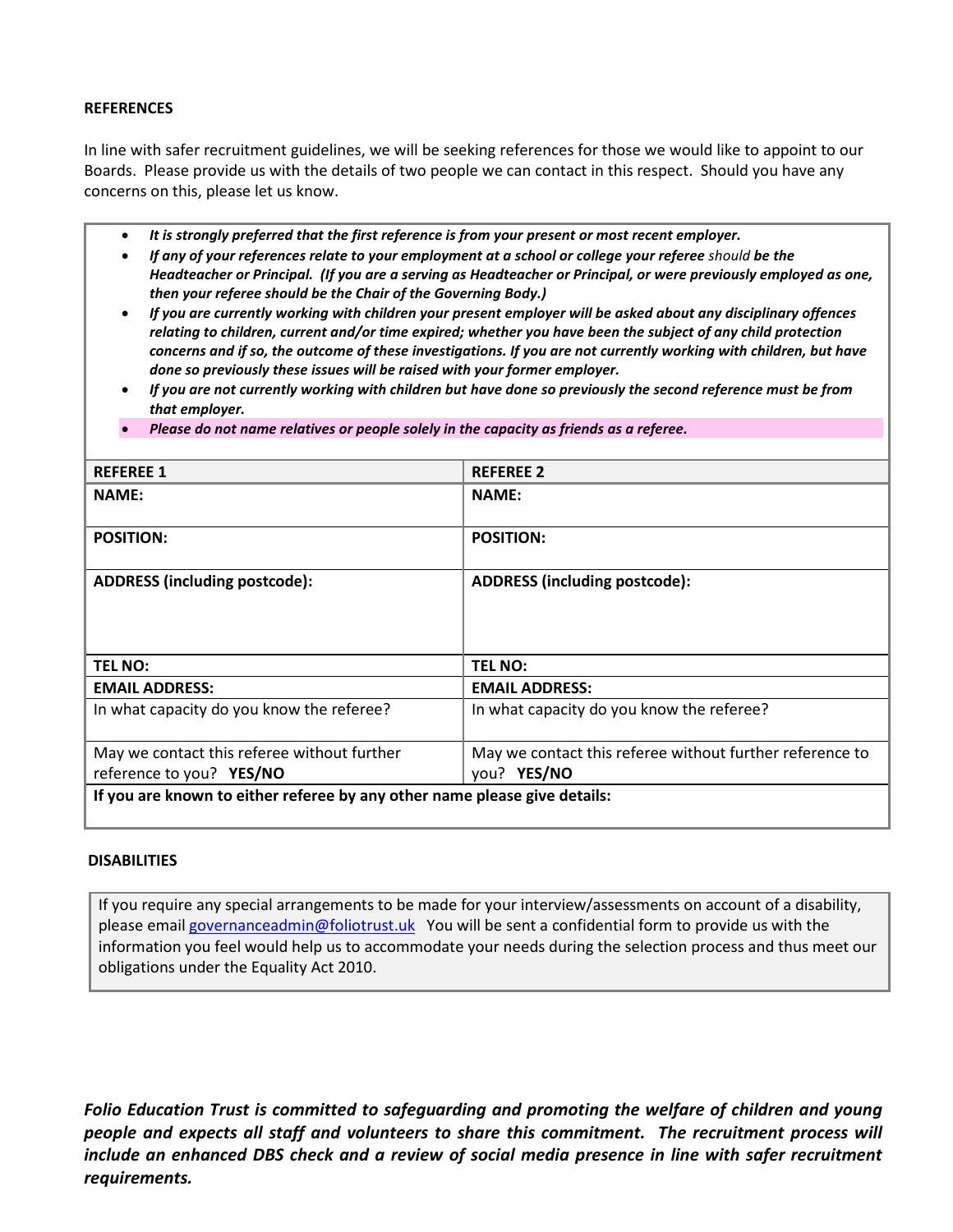## **DECLARATION**

Are you related to or do you have a close relationship with any Trustee, any staff or member of the LGB of the appointing Trust/school**? YES / NO**

If **YES**, who and in what capacity?

*NB: Canvassing of Folio Education Trust staff, Trustees, or LGB members by or on behalf of an applicant whether directly or indirectly is forbidden.*

*This post is exempt from the Rehabilitation of Offenders Act 1974. Consequently, if you are appointed you will be required to undertake an enhanced Disclosure & Barring Service check. Therefore, you will be required to declare ANY convictions, cautions and bind-overs you may have, including those regarded as 'spent'. However, the amendments to the Rehabilitation of Offenders Act 1974 (Exceptions) Order 1975 (2013 and 2020) provides that when applying for certain jobs and activities, certain convictions and cautions are considered 'protected'. This means that they do not need to be disclosed to employers, and if they are disclosed, employers cannot take them into account. Guidance about whether a conviction or caution should be disclosed can be found on the Ministry of Justice website.* 

*Having a criminal record will not necessarily prevent you from taking up appointment; it will depend on the nature of the offences and their relevance to the post you are applying for. However, should you NOT declare an offence that is subsequently revealed, e.g. through the DBS check, then this may place your appointment in jeopardy.* 

Do you have any unspent conditional cautions or convictions under the Rehabilitation of Offenders Act 1974? **YES / NO**

Do you have any adult cautions (simple or conditional) or spent convictions that are not protected as defined by the Rehabilitation of Offenders Act 1974 (Exceptions) Order 1975 (amendment) (England and Wales) Order 2020? **YES / NO**

Are you either on the Children's Barred List (previously List 99 and PoCA list), ever been disqualified from working with children or been subject to any sanctions imposed by a regulatory body? **YES / NO**

*It is a criminal offence for barred individuals to seek or undertake work with children.*

**If you have answered YES to either of the above questions, please contac[t governanceadmin@foliotrust.uk](mailto:governanceadmin@foliotrust.uk) for the necessary secure forms to submit with your application.** 

The "Trust", "we", "us", "our" for the purposes of this notice means Folio Education Trust and its trading names (each of our schools). Folio Education Trust is a data controller in its own right for the purposes of data protection law.

As part of our candidate application and recruitment activities we collect, process and store personal and special categories of data which may directly or indirectly identify you (together "personal information").

We process personal information for a range of purposes relating to general recruitment activities as well as the recruitment process and this may include your application, assessment, pre-employment screening, and your worker permissions.

The Candidate Privacy Notice ("Privacy Notice") published on our website [http://www.folio](http://www.folio-education.co.uk/career-opportunities)[education.co.uk/career-opportunities](http://www.folio-education.co.uk/career-opportunities) sets out

- why we collect your personal information;
- what information is collected and;
- how it is processed within the recruitment process.